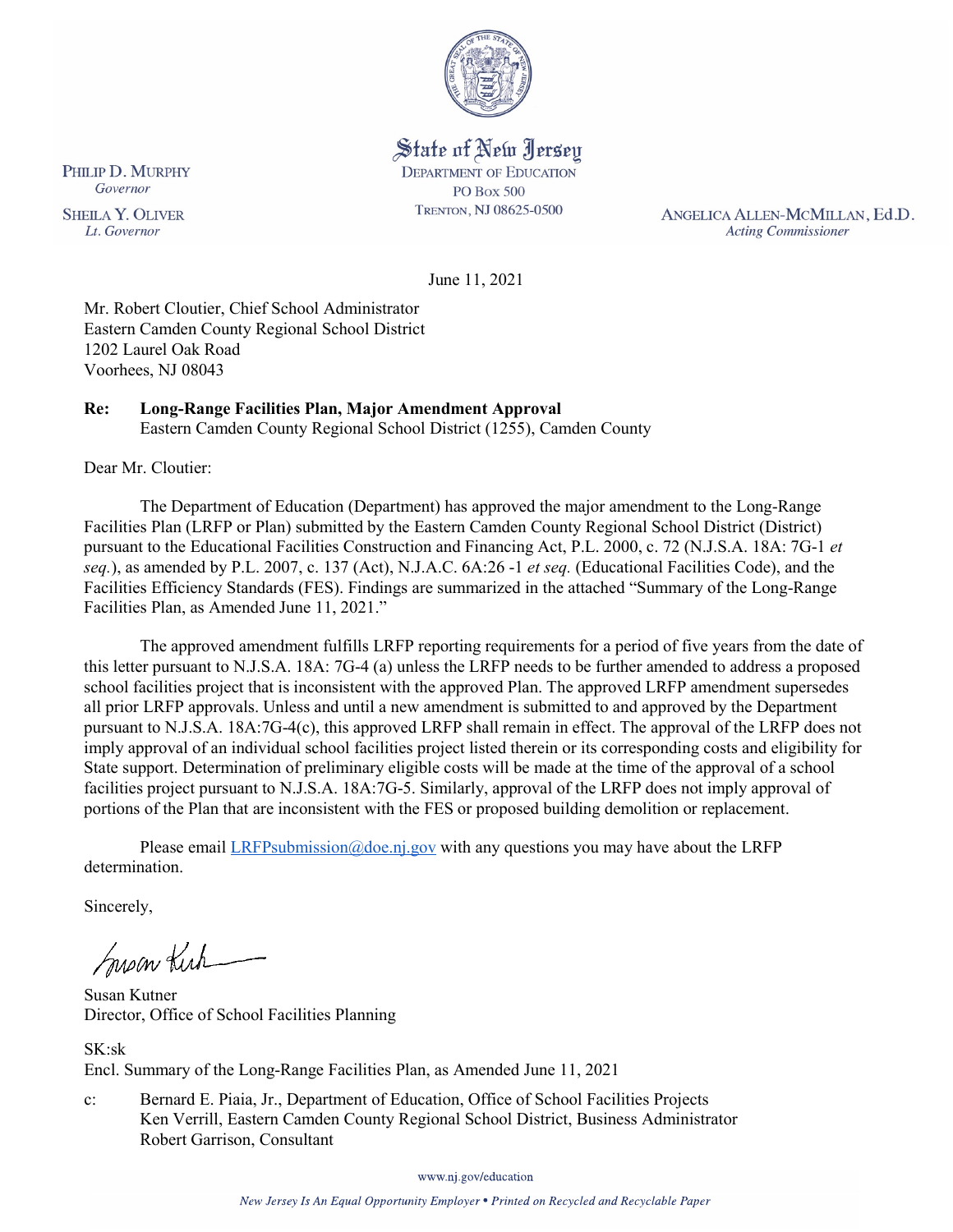# **Eastern Camden County Regional School District (1255) Summary of the Long-Range Facilities Plan, as Amended June 11, 2021**

The Department of Education (Department) has completed its review of the major amendment to the Long-Range Facilities Plan (LRFP or Plan) submitted by the Eastern Camden County Regional School District (District) pursuant to the Educational Facilities Construction and Financing Act, P.L. 2000, c. 72 (N.J.S.A. 18A: 7G-1 *et seq.*), as amended by P.L. 2007, c. 137 (Act), N.J.A.C. 6A:26-1 et seq. (Educational Facilities Code), and the Facilities Efficiency Standards (FES).

The following provides a summary of the District's approved amended LRFP. The summary is based on the standards set forth in the Act, the Educational Facilities Code, the FES, District-reported information in the Department's LRFP reporting system, and supporting documentation. The referenced reports in *italic* text are standard reports available on the Department's LRFP website.

## **1. Inventory Overview**

The District is classified as a Regular Operating District (ROD) for funding purposes. It provides services for students in grades 9-12.

The District identified existing and proposed schools, sites, buildings, rooms, and site amenities in its LRFP. Table 1 lists the number of existing and proposed district schools, sites, and buildings. Detailed information can be found in the *School Asset Inventory Report* and the *Site Asset Inventory Report.*

**As directed by the Department, school facilities projects that have received initial approval by the Department and have been approved by the voters, if applicable, are represented as "existing" in the LRFP.** Approved projects that include new construction and/or the reconfiguration/reassignment of existing program space are as follows: n/a.

| Category                                     | <b>Existing</b> | <b>Proposed</b> |
|----------------------------------------------|-----------------|-----------------|
| Number of Schools (assigned DOE school code) |                 |                 |
| Number of School Buildings <sup>1</sup>      |                 |                 |
| Number of Non-School Buildings <sup>2</sup>  |                 |                 |
| Number of Vacant Buildings                   |                 |                 |
| Number of Sites                              |                 |                 |

#### **Table 1: Number of Schools, School Buildings, and Sites**

Based on the existing facilities inventory submitted by the District:

- Schools using leased buildings (short or long-term): Eastern Regional HS (050) Learning Academy
- Schools using temporary classroom units (TCUs), excluding TCUs supporting construction: n/a
- Vacant/unassigned school buildings:  $n/a$

 $\overline{a}$ 

<span id="page-1-1"></span><span id="page-1-0"></span>*<sup>1</sup>* Includes district-owned buildings and long-term leases serving students in district-operated programs

<sup>&</sup>lt;sup>2</sup> Includes occupied district-owned buildings not associated with a school, such as administrative buildings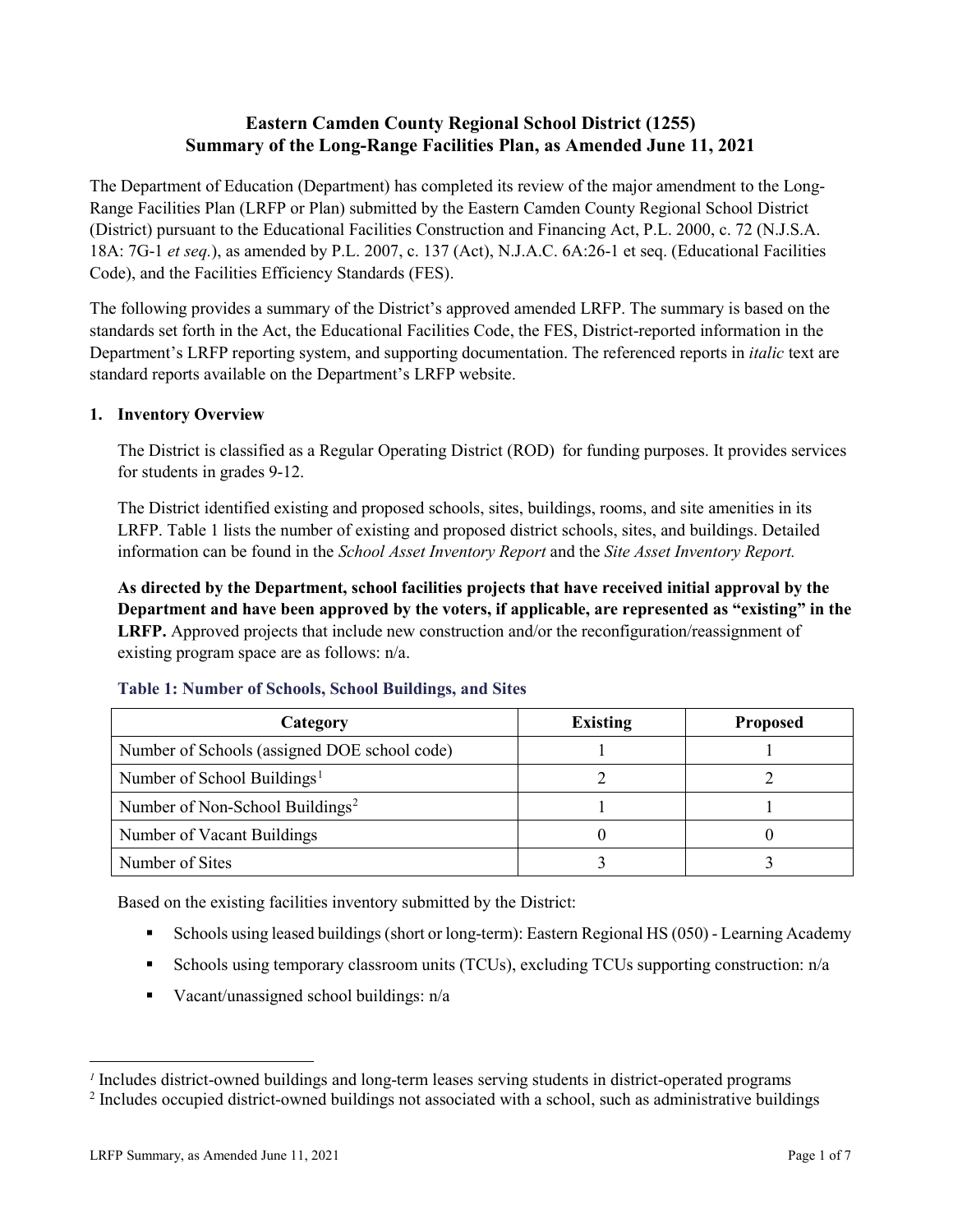Findings:

The Department has determined that the proposed inventory is adequate for approval of the District's LRFP amendment. However, the LRFP determination does not imply approval of an individual school facilities project listed within the LRFP; the District must submit individual project applications for project approval.

## **2. District Enrollments**

The District determined the number of students, or "proposed enrollments," to be accommodated for LRFP planning purposes on a district-wide basis and in each school.

The Department minimally requires the submission of a standard cohort-survival projection using historic enrollment data from the Application for School State Aid (ASSA) or NJ Smart. The cohort-survival method projection method forecasts future students based upon the survival of the existing student population as it moves from grade to grade. A survival ratio of less than 1.00 indicates a loss of students, while a survival ratio of more than 1.00 indicates the class size is increasing. For example, if a survival ratio tracking first to second grade is computed to be 1.05, the grade size is increasing by 5% from one year to the next. The cohort-survival projection methodology works well for communities with stable demographic conditions. Atypical events impacting housing or enrollments, such as an economic downturn that halts new housing construction or the opening of a charter or private school, typically makes a cohort-survival projection less reliable.

#### **Proposed enrollments are based on a standard cohort-survival enrollment projection.**

Adequate supporting documentation was submitted to the Department to justify the proposed enrollments. Table 2 provides a comparison of existing and projected enrollments. All totals include special education students.

|                              | <b>Existing Enrollments</b> | <b>District Proposed Enrollments</b> |
|------------------------------|-----------------------------|--------------------------------------|
| <b>Grades</b>                | 2020-21                     | 2024-25                              |
| PK (excl. private providers) |                             |                                      |
| Grades K to 5                |                             |                                      |
| Grades 6 to 8                |                             |                                      |
| Grades 9 to 12               | 1,926                       | 1,920                                |
| <b>Totals PK to 12</b>       | 1,926                       | 1,920                                |

## **Table 2: Enrollments**

Findings:

The Department has determined the District's proposed enrollments to be acceptable for approval of the District's LRFP amendment. The Department will require a current enrollment projection at the time an application for a school facilities project is submitted incorporating the District's most recent enrollments in order to verify that the LRFP's planned capacity is appropriate for the updated enrollments.

## **3. District Practices Capacity**

Based on information provided in the room inventories, District Practices Capacity was calculated for each school building to determine whether adequate capacity is proposed for the projected enrollments based on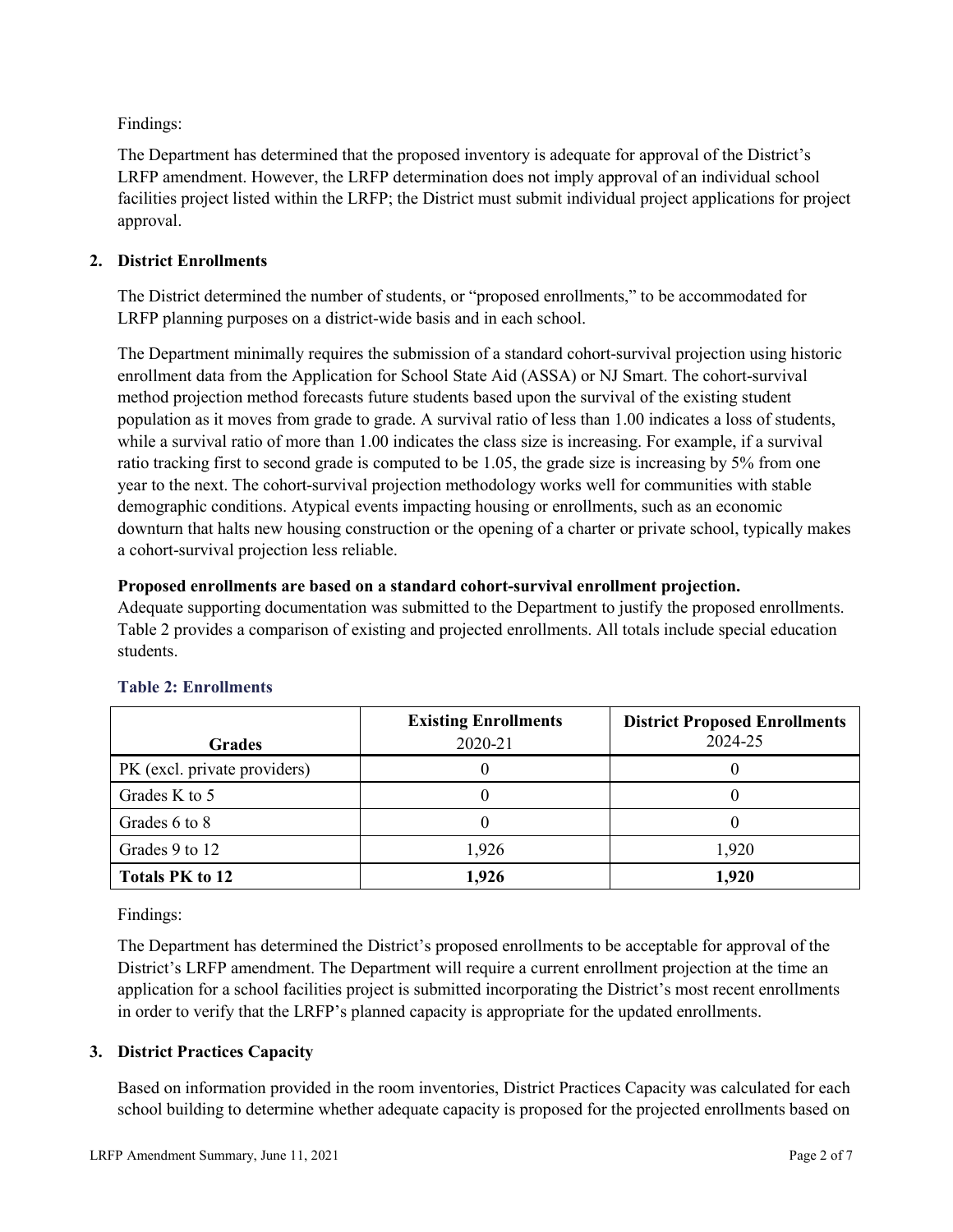district scheduling and class size practices. The capacity totals assume instructional buildings can be fully utilized regardless of school sending areas, transportation, and other operational issues. The calculations only consider district-owned buildings and long-term leases; short term leases and temporary buildings are excluded. **A capacity utilization factor of 90% for classrooms serving grades K-8 and 85% for classrooms serving grades 9-12 is applied in accordance with the FES.** No capacity utilization factor is applied to preschool classrooms.

In certain cases, districts may achieve adequate District Practices Capacity to accommodate enrollments but provide inadequate square feet per student in accordance with the FES, resulting in educational adequacy issues and "Unhoused Students." Unhoused students are considered in the "Functional Capacity" calculations used to determine potential State support for school facilities projects and are analyzed in Section 4.

Table 3 provides a summary of proposed enrollments and existing and proposed District-wide capacities. Detailed information can be found in the LRFP website reports titled *FES and District Practices Capacity Report, Existing Rooms Inventory Report, and Proposed Rooms Inventory Report.*

| <b>Grades</b>              | <b>Proposed</b><br><b>Enrollments</b> | <b>Existing</b><br><b>District</b><br><b>Practices</b><br>Capacity | <b>Existing</b><br>Deviation* | <b>Proposed</b><br><b>District</b><br><b>Practices</b><br>Capacity | <b>Proposed</b><br>Deviation* |
|----------------------------|---------------------------------------|--------------------------------------------------------------------|-------------------------------|--------------------------------------------------------------------|-------------------------------|
| Elementary ( $PK$ to 5)    | 0                                     | 0.00                                                               | 0.00                          | 0.00                                                               | 0.00                          |
| Middle $(6 \text{ to } 8)$ | 0                                     | 0.00                                                               | 0.00                          | 0.00                                                               | 0.00                          |
| High $(9 \text{ to } 12)$  | 1,920                                 | 1,945.65                                                           | 25.65                         | 1,945.65                                                           | 25.65                         |
| <b>District Totals</b>     | 1,920                                 | 1,945.65                                                           | 25.65                         | 1,945.65                                                           | 25.65                         |

## **Table 3: District Practices Capacity Analysis**

*\* Positive numbers signify surplus capacity; negative numbers signify inadequate capacity. Negative values for District Practices capacity are acceptable for approval if proposed enrollments do not exceed 100% capacity utilization.*

Considerations:

- Based on the proposed enrollments and existing room inventories, the District is projected to have inadequate capacity for the following grade groups, assuming all school buildings can be fully utilized: n/a
- Adequate justification has been provided by the District if the proposed capacity for a school significantly deviates from the proposed enrollments. Generally, surplus capacity is acceptable for LRFP approval if additional capacity is not proposed through new construction.

## Findings:

The Department has determined that proposed District capacity, in accordance with the proposed enrollments, is adequate for approval of the District's LRFP amendment. The Department will require a current enrollment projection at the time an application for a school facilities project is submitted, incorporating the District's most recent Fall Enrollment Report, in order to verify that the LRFP's planned capacity meets the District's updated enrollments.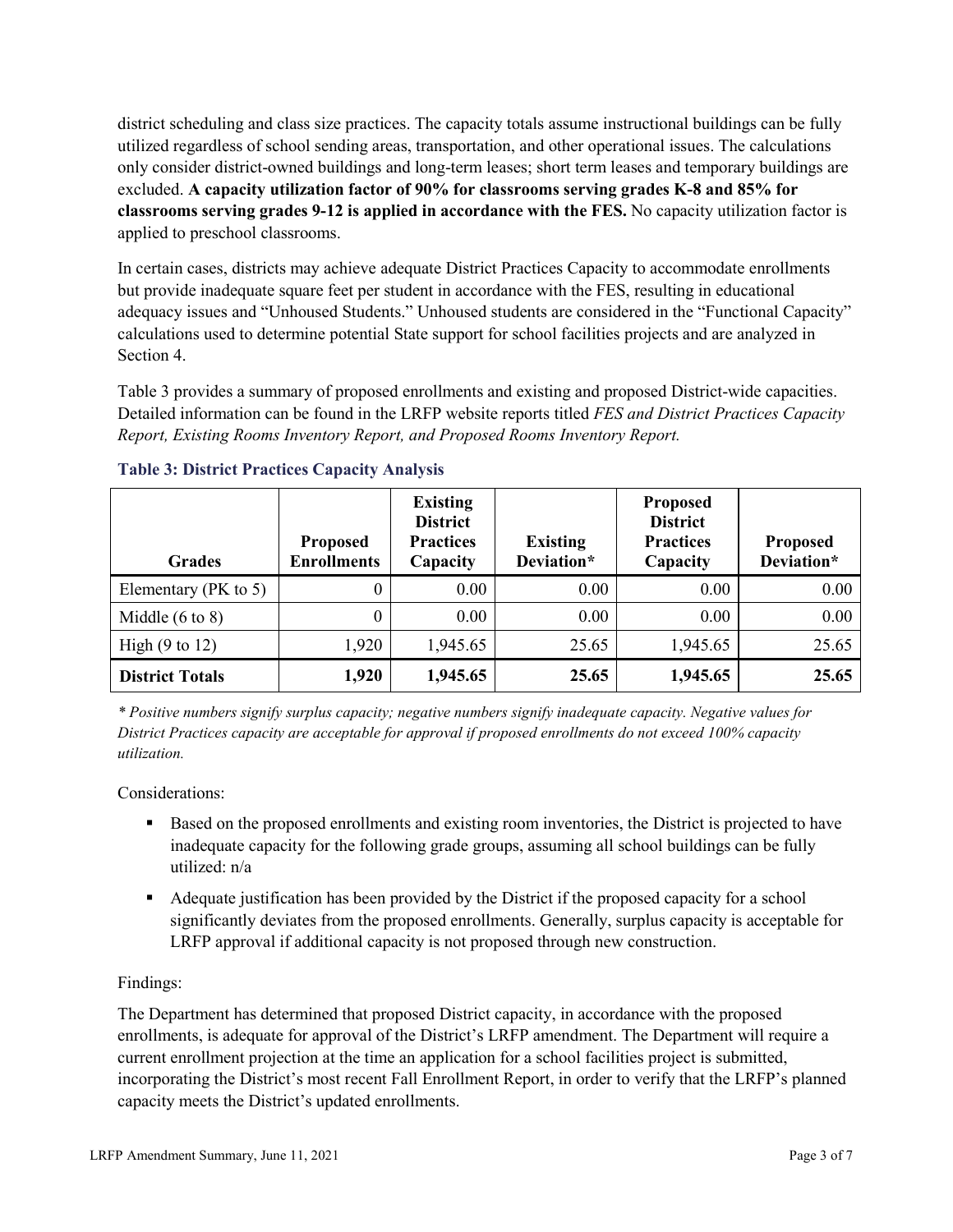### **4. New Construction Funding Eligibility**

*Functional Capacity* was calculated and compared to the proposed enrollments to provide a **preliminary estimate** of Unhoused Students and new construction funding eligibility. **A final determination will be made at the time of project application approval.**

*Functional Capacity* is the adjusted gross square footage of a school building *(total gross square feet minus excluded space)* divided by the minimum area allowance per full-time equivalent student for the grade level contained therein. *Unhoused Students* is the number of students projected to be enrolled in the District that exceeds the Functional Capacity of the District's schools pursuant to N.J.A.C. 6A:26-2.2(c). *Excluded Square Feet* includes (1) square footage exceeding the FES for any pre-kindergarten, kindergarten, general education, or self-contained special education classroom; (2) grossing factor square footage *(corridors, stairs, mechanical rooms, etc.)* that exceeds the FES allowance, and (3) square feet proposed to be demolished or discontinued from use. Excluded square feet may be revised during the review process for individual school facilities projects.

Table 4 provides a preliminary assessment of the Functional Capacity, Unhoused Students, and Estimated Maximum Approved Area for Unhoused Students for each FES grade group. The calculations exclude temporary facilities and short-term leased buildings. School buildings proposed for whole or partial demolition or reassignment to a non-school use are excluded from the calculations pending project application review. If a building is proposed to be reassigned to a different school, the square footage is applied to the proposed grades after reassignment. Buildings that are not assigned to a school are excluded from the calculations. In addition, only preschool students eligible for state funding (former ECPA students) are included. Detailed information concerning the calculations can be found in the *Functional Capacity and Unhoused Students Report* and the *Excluded Square Footage Report.*

| Category                                     | PK/K to 5 | 6 to 8   | 9 to 12  | <b>Total</b> |
|----------------------------------------------|-----------|----------|----------|--------------|
| Eligible PK /K-12 Proposed Enrollments       | 0         | $\theta$ | 1,920    |              |
| FES Area Allowance (SF/student)              | 125.00    | 134.00   | 151.00   |              |
| <b>Prior to Completion of Proposed Work:</b> |           |          |          |              |
| <b>Existing Gross Square Feet</b>            | $\theta$  | $\theta$ | 374,929  | 374,929      |
| <b>Adjusted Gross Square Feet</b>            | $\theta$  | $\theta$ | 261,836  | 261,836      |
| <b>Adjusted Functional Capacity</b>          | 0.00      | 0.00     | 2,396.27 |              |
| <b>Unhoused Students</b>                     | 0.00      | 0.00     | 0.00     |              |
| Est. Max. Area for Unhoused Students         | 0.00      | 0.00     | 0.00     |              |
| <b>After Completion of Proposed Work:</b>    |           |          |          |              |
| Gross Square Feet                            | $\theta$  | $\theta$ | 374,929  | 374,929      |
| New Gross Square Feet                        | $\theta$  | $\Omega$ | 0        | $\Omega$     |
| <b>Adjusted Gross Square Feet</b>            | $\Omega$  | $\Omega$ | 261,836  | 261,836      |
| <b>Functional Capacity</b>                   | 0.00      | 0.00     | 2,396.27 |              |
| <b>Unhoused Students after Construction</b>  | 0.00      | 0.00     | 0.00     |              |
| Est. Max. Area Remaining                     | 0.00      | 0.00     | 0.00     |              |

#### **Table 4: Estimated Maximum Approved Area for Unhoused Students**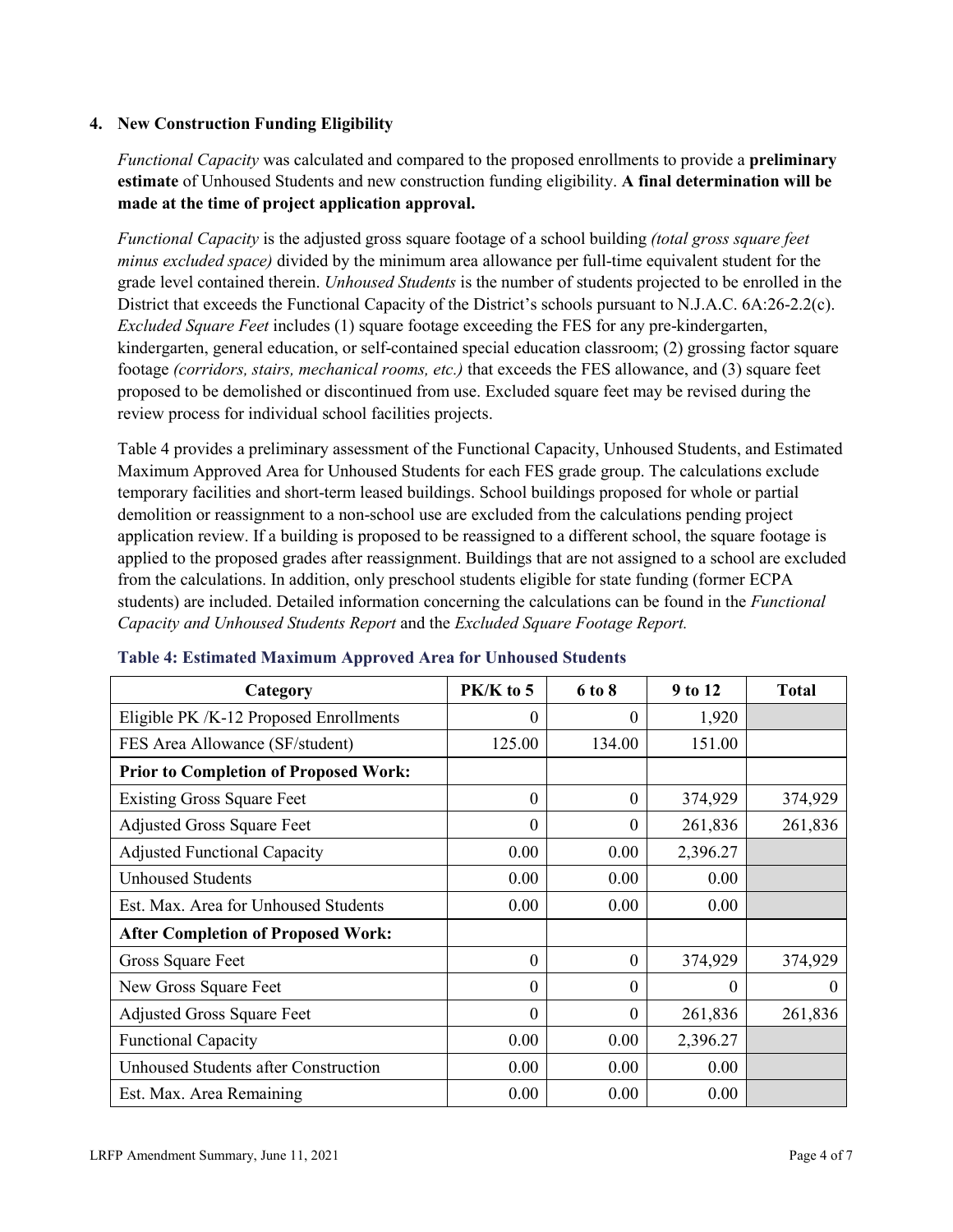Facilities used for non-instructional or non-educational purposes are ineligible for State support under the Act. However, projects for such facilities shall be reviewed by the Department to determine whether they are consistent with the District's LRFP and whether the facility, if it is to house students (full or part time) conforms to educational adequacy requirements. These projects shall conform to all applicable statutes and regulations.

Estimated costs represented in the LRFP by the District are for capital planning purposes only. The estimates are not intended to represent preliminary eligible costs or final eligible costs of approved school facilities projects.

Considerations:

- The District does not have approved projects pending completion, as noted in Section 1, that impact the Functional Capacity calculations.
- **The Functional Capacity calculations** *exclude* square feet proposed for demolition or discontinuation for the following FES grade groups and school buildings pending a feasibility study and project review: n/a.
- Based on the preliminary assessment, the District has Unhoused Students prior to the completion of proposed work for the following FES grade groups: n/a.
- New construction is proposed for the following FES grade groups: n/a.
- Proposed new construction exceeds the estimated maximum area allowance for Unhoused Students prior to the completion of the proposed work for the following grade groups: n/a.
- The District, based on the preliminary LRFP assessment, will not have Unhoused Students after completion of the proposed LRFP work. If the District is projected to have Unhoused Students, adequate justification has been provided to confirm educational adequacy in accordance with Section 6 of this determination.

## Findings:

Functional Capacity and Unhoused Students calculated in the LRFP are preliminary estimates. Preliminary Eligible Costs (PEC) and Final Eligible Costs (FEC) will be included in the review process for specific school facilities projects. A feasibility study undertaken by the District is required if building demolition or replacement is proposed per N.J.A.C. 6A:26-2.3(b)(10).

# **5. Proposed Work**

The District assessed program space, capacity, and physical plant deficiencies to determine corrective actions. Capital maintenance, or *"system actions,"* address physical plant deficiencies due to operational, building code, and /or life cycle issues. Inventory changes, or *"inventory actions,*" add, alter, or eliminate sites, site amenities, buildings, and/or rooms.

The Act (N.J.S.A. 18A:7G-7b) provides that all school facilities shall be deemed suitable for rehabilitation unless a pre-construction evaluation undertaken by the District demonstrates to the satisfaction of the Commissioner that the structure might pose a risk to the safety of the occupants even after rehabilitation or that rehabilitation is not cost-effective. Pursuant to N.J.A.C. 6A:26-2.3(b)(10), the Commissioner may identify school facilities for which new construction is proposed in lieu of rehabilitation for which it appears from the information presented that new construction is justified, provided, however, that for such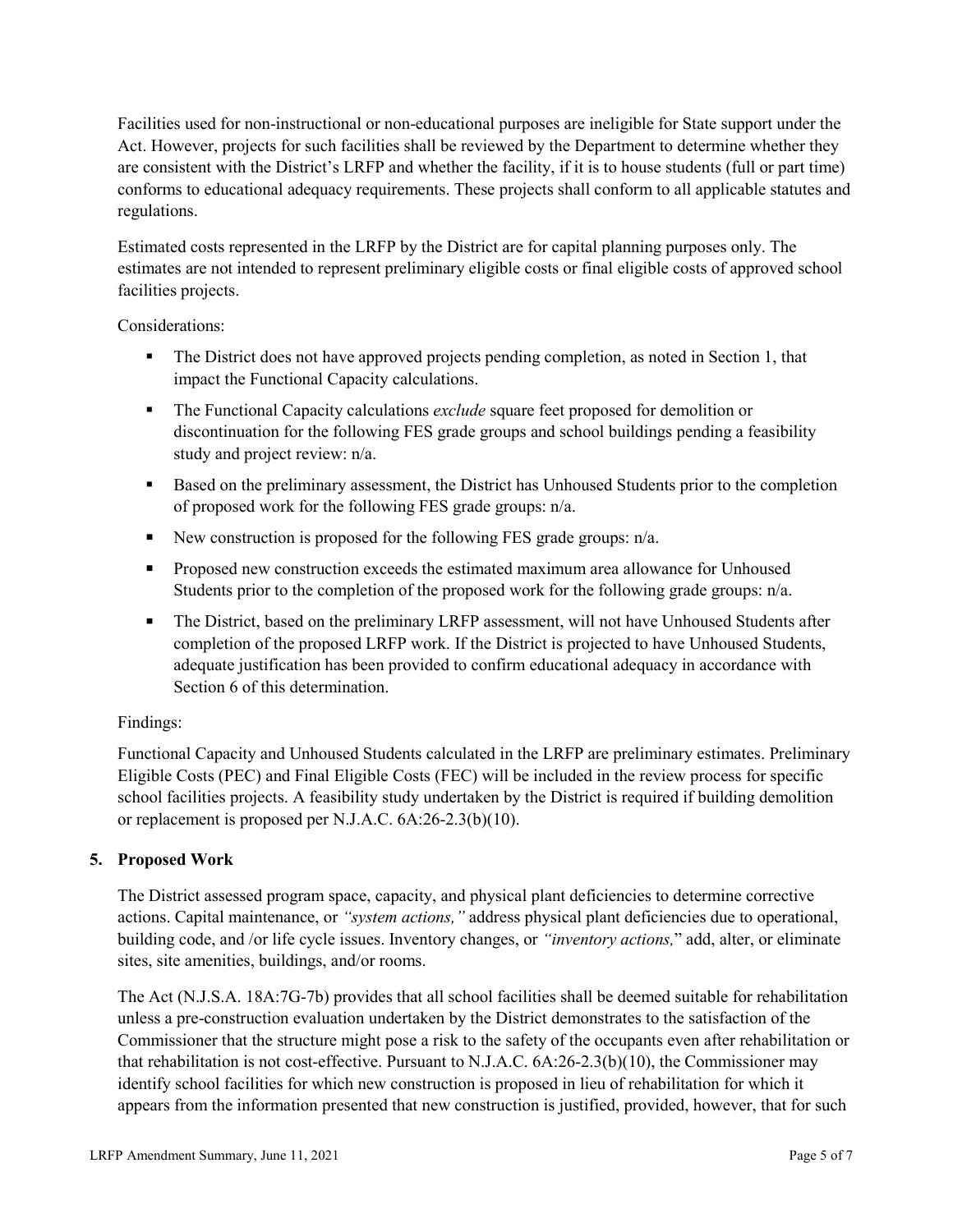school facilities so identified, the District must submit a feasibility study as part of the application for the specific school facilities project. The cost of each proposed building replacement is compared to the cost of additions or rehabilitation required to eliminate health and safety deficiencies and to achieve the District's programmatic model.

Table 5 lists the scope of work proposed for each school based on the building(s) serving their student population. Proposed inventory changes are described in the LRFP website reports titled *"School Asset Inventory Report and "Proposed Room Inventory Report."* Information concerning proposed systems work, or capital maintenance can be found in the "LRFP Systems Action Summary Report."

With the completion of the proposed work, the following schools are proposed to be eliminated: n/a; the following schools are proposed to be added: n/a.

| <b>Proposed Scope of Work</b>                                                                  | <b>Applicable Schools</b> |
|------------------------------------------------------------------------------------------------|---------------------------|
| <b>Renovation only</b> (no new construction)                                                   |                           |
| System actions only (no inventory actions)                                                     | Eastern Regional HS (050) |
| Existing inventory actions only (no systems actions)                                           | n/a                       |
| Systems and inventory changes                                                                  | n/a                       |
| <b>New construction</b>                                                                        |                           |
| Building addition only (no systems actions)                                                    | n/a                       |
| Renovation and building addition (system, existing<br>inventory, and new construction actions) | n/a                       |
| New building on existing site                                                                  | n/a                       |
| New building on new or expanded site                                                           | n/a                       |
| Site and building disposal (in addition to above scopes)                                       |                           |
| Partial building demolition                                                                    | n/a                       |
| Whole building demolition                                                                      | n/a                       |
| Site and building disposal or discontinuation of use                                           | n/a                       |

#### **Table 5: School Building Scope of Work**

Findings:

The Department has determined that the proposed work is adequate for approval of the District's LRFP amendment. However, Department approval of proposed work in the LRFP does not imply the District may proceed with a school facilities project. The District must submit individual project applications with cost estimates for Department project approval. Both school facilities project approval and other capital project review require consistency with the District's approved LRFP.

## **6. Proposed Room Inventories and the Facilities Efficiency Standards**

The District's proposed school buildings were evaluated to assess general educational adequacy in terms of compliance with the FES area allowance pursuant to N.J.A.C. 6A:26-2.2 and 2.3.

District schools proposed to provide less square feet per student than the FES after the completion of proposed work as indicated in Table 5 are as follows: n/a